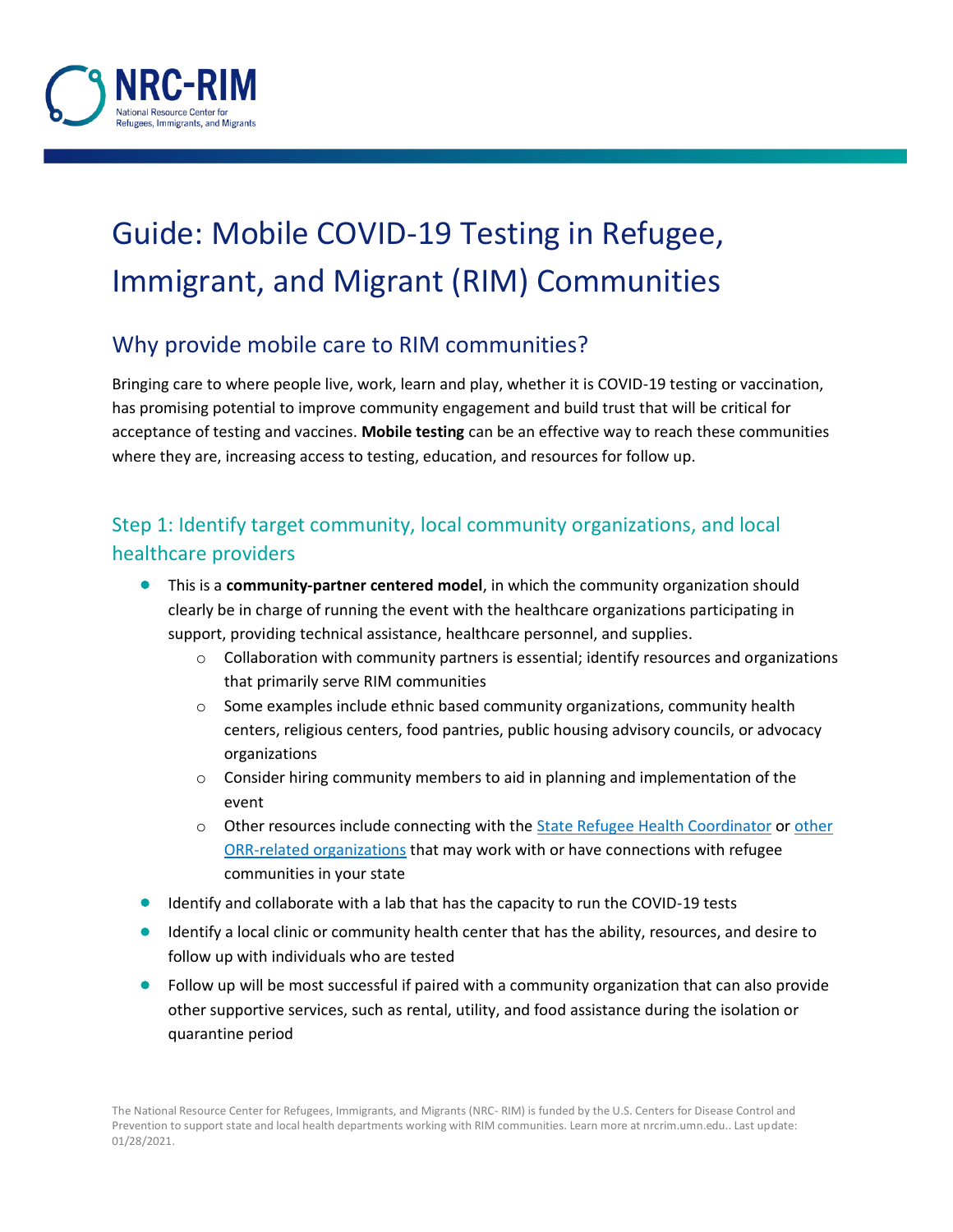- This work is focused on forming lasting connections with the community partner and target community in order to build trust and ultimately improve healthcare utilization and health outcomes within these communities
- Consider providing additional health-related services in combination with the COVID-19 testing event; some examples include influenza vaccinations, health screenings and education, or food pantry items; providing influenza vaccinations can lead to increased trust regarding the eventual opportunity for COVID-19 vaccination

# Step 2: Reach out to community partner and community leaders regarding testing event

- Assess community needs, demographics, location of testing, scale of testing event, and supplies/personnel that the community organization can provide
	- o See this community partnership form (**Appendix A)** with pertinent questions to ask
- Community organizations may have limited funding and resources. As a public entity, understand the resources that you can bring to support the partnership
	- o For example: covering staff and interpreter services, using the CARES Act or other public dollars to support testing or other social services
- Ensure there are staff that speak the preferred language and are familiar with cultural norms of the target community
- Consider engaging with employers of members from RIM communities to inform them about and help them implement policies (e.g., sick leave) that enable workers to get testing and quarantine or isolate when needed

## Step 3: Plan event in collaboration with community partner

- Hold the event in a location in which the community is familiar with and where they feel safe
	- $\circ$  If possible, consider integrating the testing event into services the community partner may already have in place or are planning to provide, such as a food pantry event
- **•** Perform a pre-event site assessment (Appendix B) to determine patient traffic flow to avoid crowding and cross traffic, and to assess power source options and ventilation requirements
- Advertising through the community partner and in the preferred language of the community will aid in reaching the target community
	- $\circ$  Outreach should start early and will be an ongoing effort, as it may take time to build awareness and interest in the event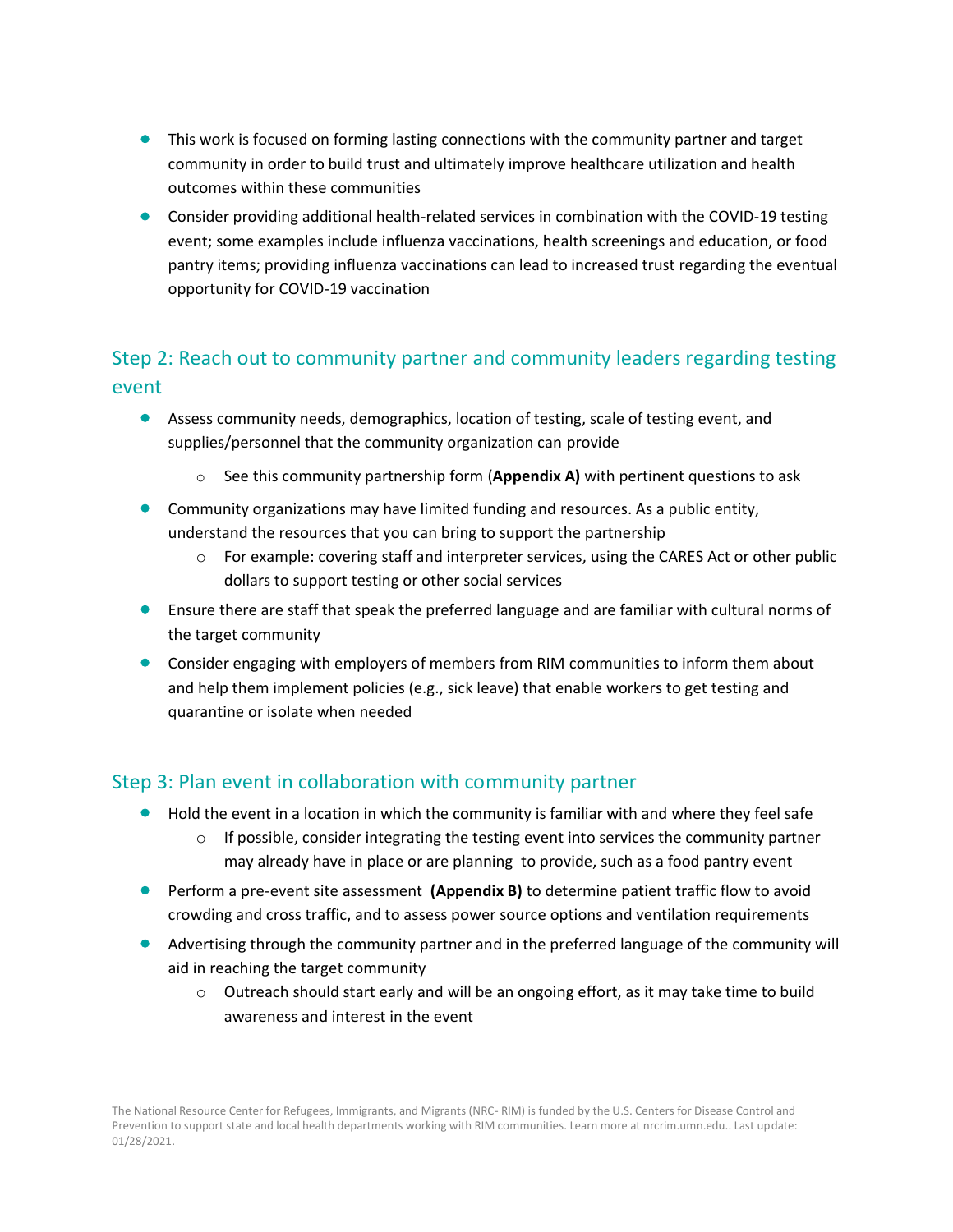- $\circ$  Engaging with trusted community leaders, organizations, and influencers can aid in promoting the testing event; influencers may include community health workers and cultural navigators
- o Ideas for advertising include:
	- Flyers left at homes, posters in gathering areas, emails, announcements at community events, COVID kits that provide disinfecting materials, masks, and information about COVID testing
	- If feasible, consider using messaging apps (e.g., WhatsApp), local radio stations, and social media, based on what is most appropriate for local communities

## Step 4: Hold COVID-19 testing event with community partner

- Use this CDC guide to plan a COVID-19 community testing event: CDC Guidance on COVID-19 [Testing](https://www.cdc.gov/coronavirus/2019-ncov/hcp/broad-based-testing.html)
- This checklist for mobile COVID-19 testing **(Appendix C)** may aid in setting up an event
- Safety considerations in regards to mobile testing **(Appendix D)**
- At the event, staff that speaks the preferred language of community should be present to aid with registration, flow of traffic, and COVID-19 education following testing
	- $\circ$  We recommend that the first encounter should be with staff who speak the preferred language of community
- **•** Provide individuals clear instructions on what personal information is being collected at the event, including name and contact information
	- $\circ$  Reassure individuals that their names and contact information will be kept confidential
- Collect two forms of contact information to aid in contact tracing for positive cases
	- Provide guidance on what information may be collected if there is a positive test result, including names and contact information of close contacts; describe how this will improve their overall care and will not impact their legal status or that of their close contacts
		- Reassure individuals that their names and contact information will be kept confidential and not released to close contacts
	- $\circ$  Ideally, personnel from the community or staff from the community partner would be reaching out to COVID-19 positive patients for case investigations and contact tracing
- Provide education to those tested in their preferred language; ensure that the patient's language preference continues through follow up care
- Information and health education should be provided primarily verbally and then reinforced by [printed translated handouts,](https://nrcrim.umn.edu/health-education/translated-materials-library) including topics regarding:
	- $\circ$  What to do while waiting for the test, what to do when you test positive, what to do when you test negative, isolation requirements, and community resources for isolation

The National Resource Center for Refugees, Immigrants, and Migrants (NRC- RIM) is funded by the U.S. Centers for Disease Control and Prevention to support state and local health departments working with RIM communities. Learn more at nrcrim.umn.edu.. Last update: 01/28/2021.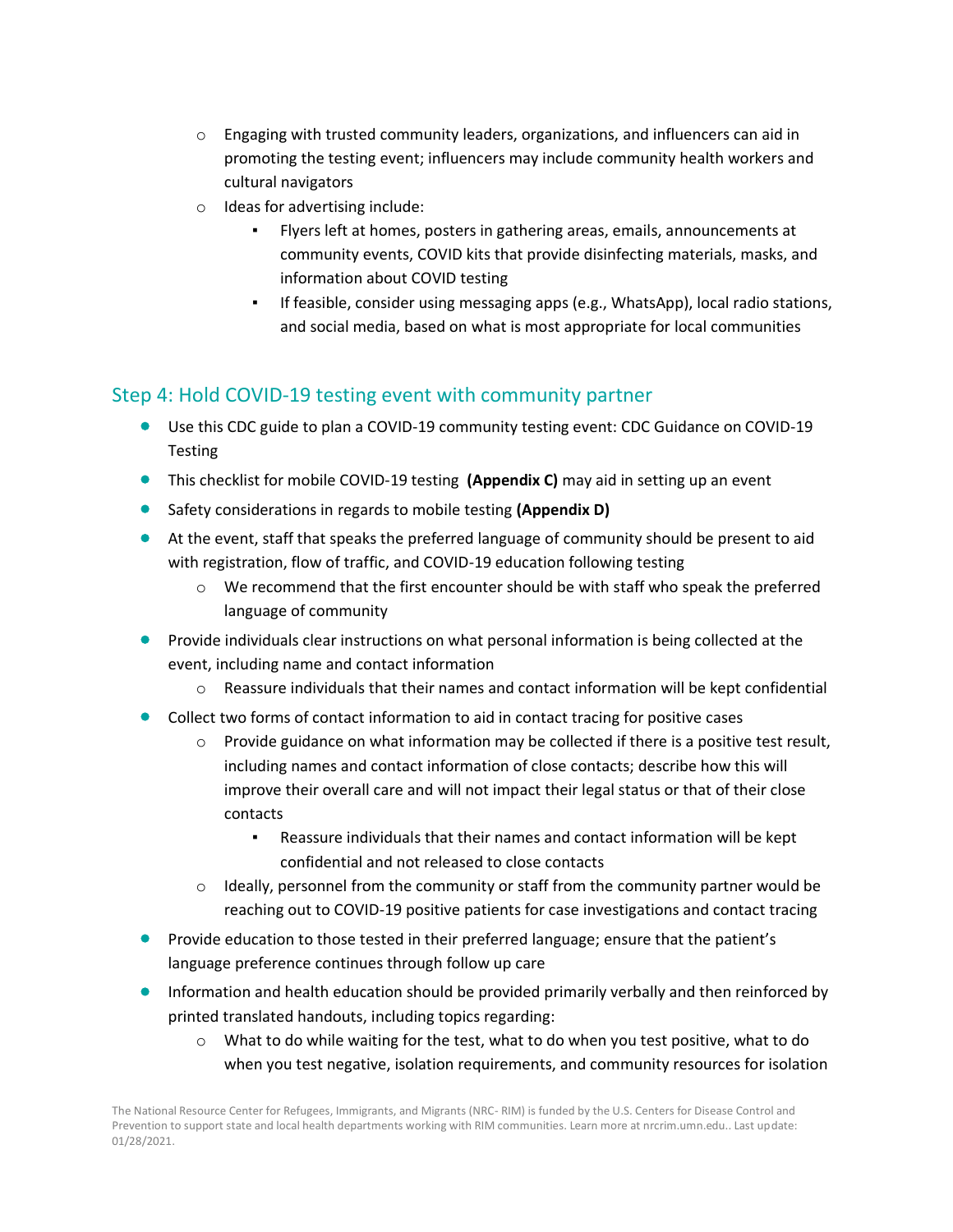- $\circ$  Information about COVID-19 prevention and where to go for COVID-19 testing in the future
- $\circ$  Information regarding the COVID-19 vaccine, including topics such as side effects, safety, timing, emergency authorization, and two-dose regimen
- o Resources regarding the [COVID-19 vaccine](https://nrcrim.umn.edu/vaccines/vaccine-central)
- $\circ$  Share relevant call numbers, including numbers for health departments, clinics, and COVID-19 hotlines
- Consider distributing masks or "COVID-19 kits" with hand sanitizer, masks, and disinfecting wipes at the event

## Step 5: Follow-up with individuals who test positive

- Ensure a community health center or nearby clinic can support individuals who test positive in order to provide medical advice and resources for management, isolation, and follow up
	- $\circ$  If possible, consider including the community partner as part of the follow up, particularly to provide or facilitate access to community resources to aid in quarantine and/or isolation
- Follow up should be performed by individuals who speak the preferred language of the community, or if that is not possible, with the use of a professional interpreter
- Considerations to address social determinants of health in those who test positive:
	- $\circ$  Being COVID-19 positive can lead to inability to go to work, care for children, go to the grocery store, get medications, and hinder the ability to pay rent
	- $\circ$  It is important to address these stressors when an individual tests positive or if they have come into contact with a positive case
- Provide community resources to aid in the following:
	- o Housing for those who need to isolate (particularly those in multi-generational households), grocery delivery, sanitization supply delivery (e.g. disinfecting wipes), medication delivery, child care, rent payment (particularly if employers does not provide paid sick-leave)

# Additional Resources

• [Communication Toolkit for Migrants, Refugees, and Other Limited-English-Proficient Populations](https://www.cdc.gov/coronavirus/2019-ncov/need-extra-precautions/communication-toolkit.html) (CDC)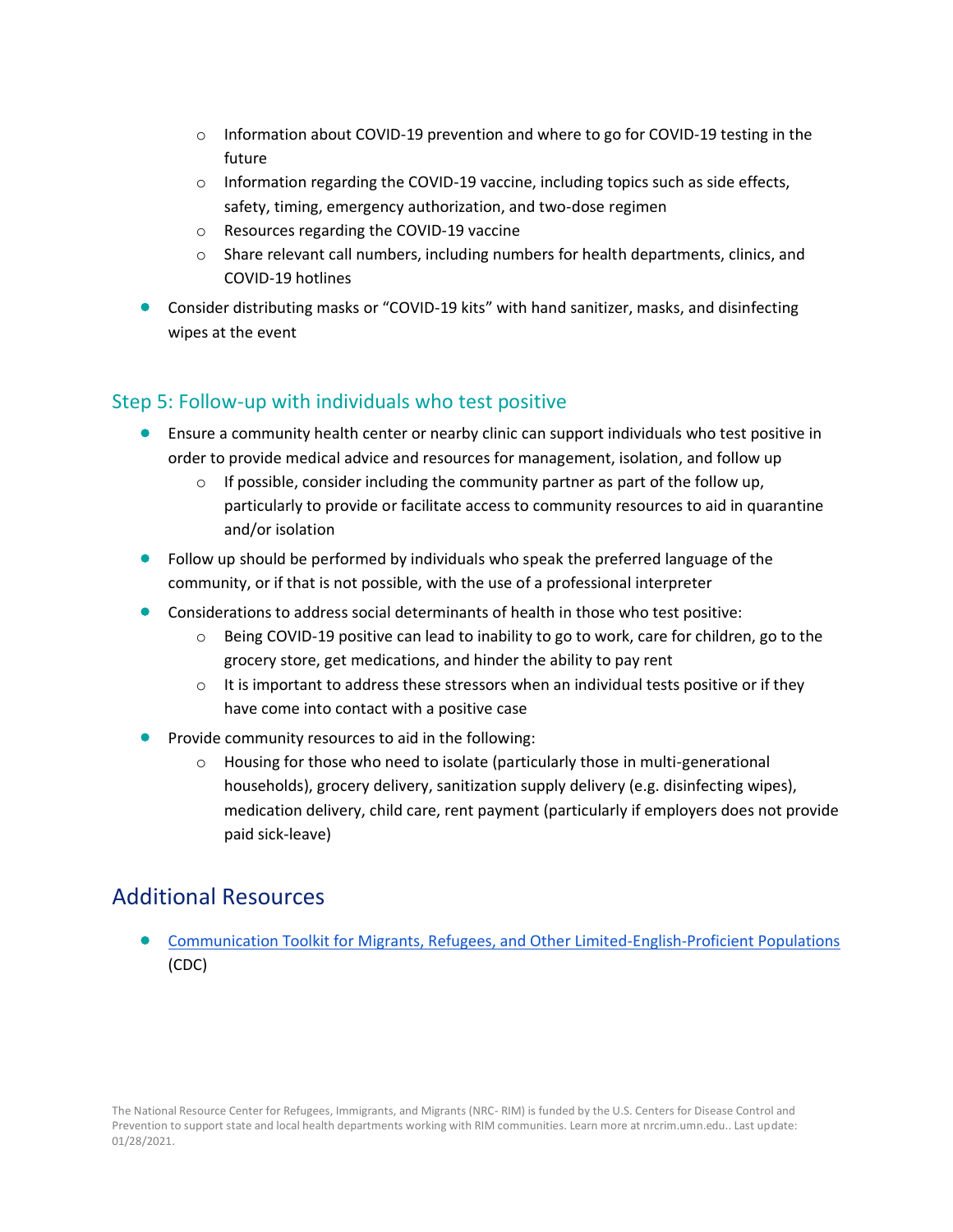# Appendix A:

## Community partnership in COVID-19 Testing:

*Questions to ask your community partner*

| <b>Question</b>                                                                                                                                                                                                 | <b>Notes/Examples</b>                                                                                                                                                                                                                                                                                     |  |
|-----------------------------------------------------------------------------------------------------------------------------------------------------------------------------------------------------------------|-----------------------------------------------------------------------------------------------------------------------------------------------------------------------------------------------------------------------------------------------------------------------------------------------------------|--|
| Is there a space or location that would<br>be best for testing within this<br>community?                                                                                                                        | Apartment building, community center, parking lot<br>of a popular community space, daycare/Head Start,<br>low income housing community space                                                                                                                                                              |  |
| How many people are estimated to<br>come?                                                                                                                                                                       | This information will help you estimate the amount<br>of staff and tests to supply                                                                                                                                                                                                                        |  |
| What are the general demographics<br>of the community?                                                                                                                                                          | For example: Country of origin, language<br>preferences, age group, whether the community is<br>more families, single adults, young children, elderly,<br>individuals with limited mobility, etc.                                                                                                         |  |
| Are there specific social, cultural, or<br>economic considerations to<br>incorporate while planning the event<br>for the community?                                                                             | For example: Tech literacy of population, hesitancy<br>surrounding providing personal information like<br>phone #/email/etc., ability to access events due to<br>transportation/work schedule/childcare/etc.,<br>specific health concerns or social determinants of<br>health, documentation status, etc. |  |
| Where will patients be coming from<br>and how far will they be traveling?<br>What forms of transportation do they<br>have access to? Will they most likely<br>be walking/driving/busing/biking to<br>the event? | For example: Residential housing, apartment<br>complex, temporary housing shelter                                                                                                                                                                                                                         |  |
| What day of the week is best? What<br>time of day is best?                                                                                                                                                      | This will help gauge the best time to hold the<br>testing day                                                                                                                                                                                                                                             |  |
| What staff can they provide?                                                                                                                                                                                    | Incorporating community partners' staff during the<br>event is critical to build trust within the community<br>you are testing                                                                                                                                                                            |  |

The National Resource Center for Refugees, Immigrants, and Migrants (NRC- RIM) is funded by the U.S. Centers for Disease Control and Prevention to support state and local health departments working with RIM communities. Learn more at nrcrim.umn.edu.. Last update: 01/28/2021.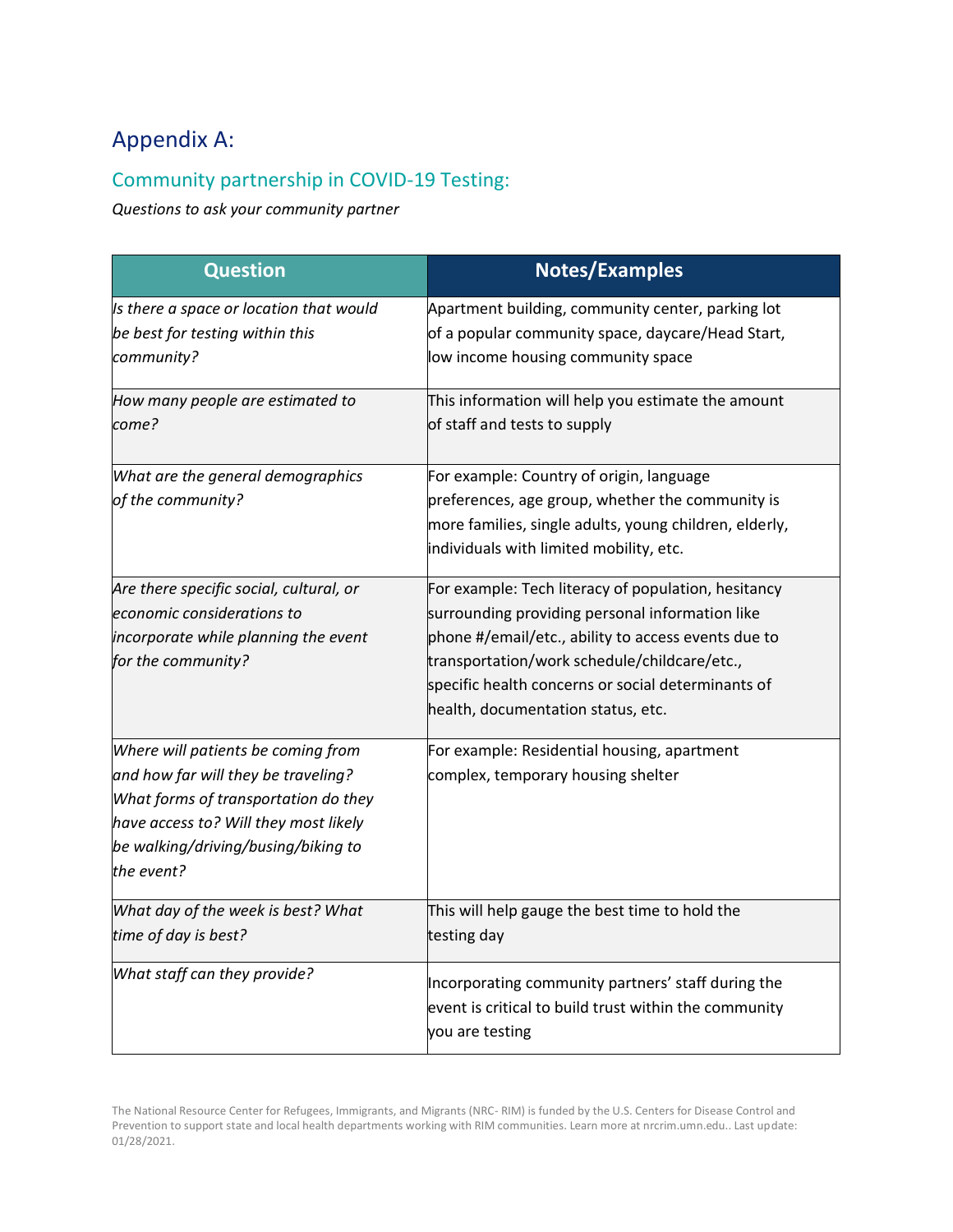| What equipment, supplies, and/or                                                                                                                              | We recommend staffing community personnel at<br>registration, traffic flow, and check-out/COVID-19<br>education station if possible<br>For example: Refrigerator for storing test                                         |
|---------------------------------------------------------------------------------------------------------------------------------------------------------------|---------------------------------------------------------------------------------------------------------------------------------------------------------------------------------------------------------------------------|
| resources are available to use?                                                                                                                               | specimens, power strips, extension cords, tables,<br>chairs, tents, printers, tablets, etc.                                                                                                                               |
| Does staff speak the preferred<br>language of the community? Can they<br>assign translators as needed for the<br>event?                                       | It is very important that there is representation<br>within the healthcare staff of the community that<br>you are testing                                                                                                 |
| What building/infrastructure are<br>available to use? Is there a restroom<br>available to use? Access to<br>power/outlets? Wi-Fi/Ethernet<br>access? Hotspot? | An pre-event site visit prior to testing day will help<br>locate these resources and helps design<br>vehicle/pedestrian traffic flow                                                                                      |
| What is the best way to reach out to<br>this community for advertising of the<br>event? How far in advance should we<br>start advertising?                    | For example: Flyers, posters, email advertising,<br>door-to-door, social media, What's App,<br>announcements at community events, etc.                                                                                    |
| Are there additional resources that<br>you think may be helpful for this<br>community?                                                                        | It is important to understand the needs of the<br>community, particularly regarding social<br>determinants of health<br>For example: Medical insurance registration, food<br>stamps/food banks, immigration law resources |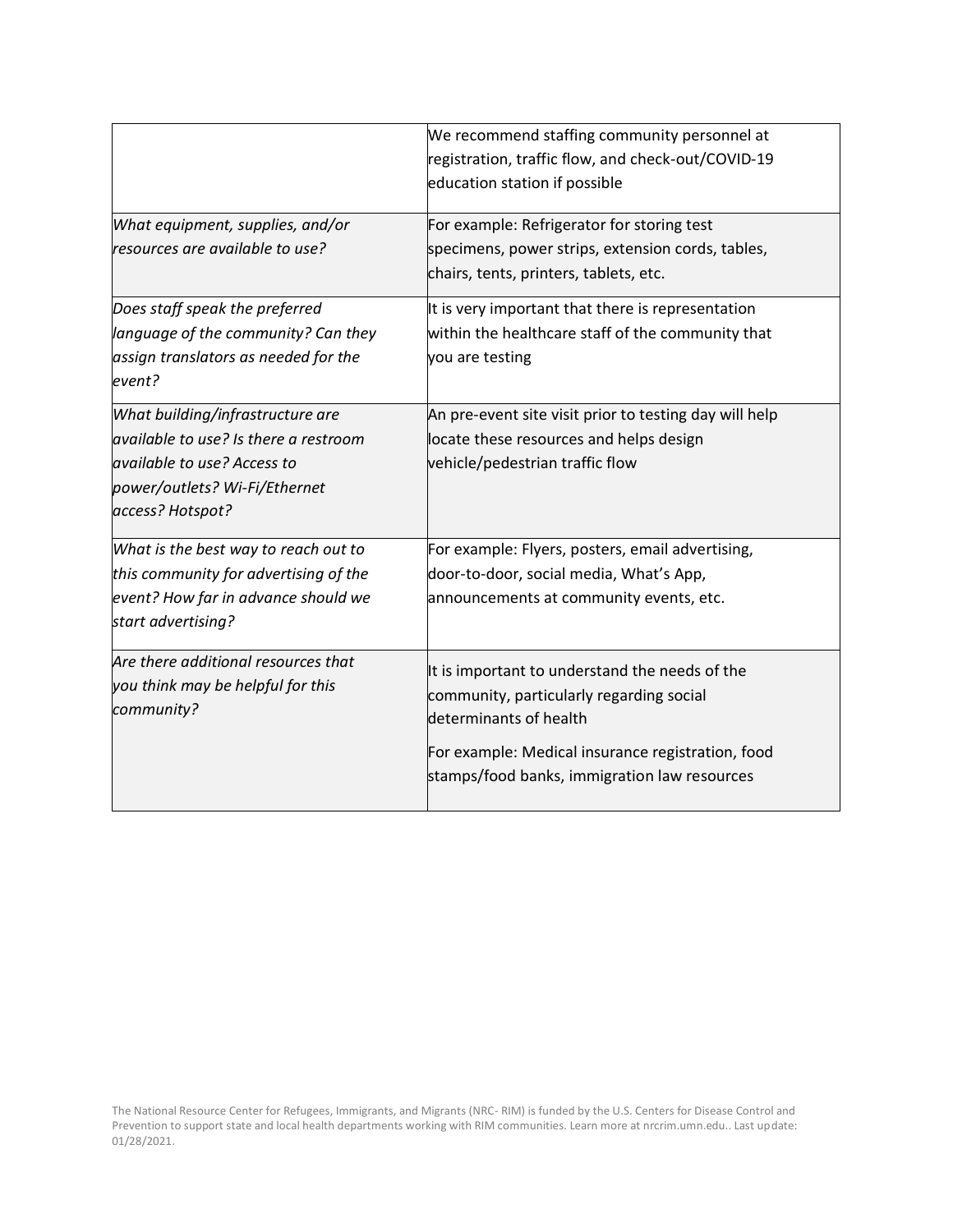# Appendix B:

### Pre-Event Site Assessment

A pre-event site assessment will help to determine the potential layout of the event, the positions of different stations, space constraints and opportunities, vehicle and pedestrian traffic flow in order to avoid crowding and cross traffic, assess power source options, and evaluate the need for increased ventilation. The pre-event assessment allows time to create a site plan for distribution to staff and volunteers so everyone is aware of the event layout and has a guide for setting up.

#### *Aspects to consider prior to the event include:*

- Number and position of staff/volunteers
- Number and position of tents/shelters, tables, chairs, etc.
- Likely transportation modes of patients, volunteers, staff, etc.
	- $\circ$  Is there a need for bike racks?
	- $\circ$  Capacity of parking area compared to expected # of patients, volunteers/staff, etc.
	- $\circ$  Is entry/exit/event layout still convenient for someone who is walking, biking, or busing to the event?
- Accessibility of event
	- o Are ramps needed?
	- $\circ$  Can tents, stations, or other clinic areas be positioned on even, dry ground?
	- o Do interior areas have accessible entries?
	- o Sidewalk accessibility?
	- o Entry/exit/walkway accessibility?
	- o Restroom accessibility?
- One-way pedestrian traffic layout/route, to the extent possible
	- o Use signage, spatial barriers like traffic cones, etc. to clearly communicate direction of movement
- WIFI/ethernet/hotspot needs
- Trash can, recycling, and/or compost needs and location
- Distance between check-in and other stations
	- o Will walkie-talkies be needed to communicate?
- Power source needs, including # of needed power strips, extension cords, etc.
- Vehicle traffic layout/route + parking
	- $\circ$  If possible, designate different areas of parking for staff/volunteers, patients, etc.
- Queuing area locations and barriers to separate queue from rest of event or other stations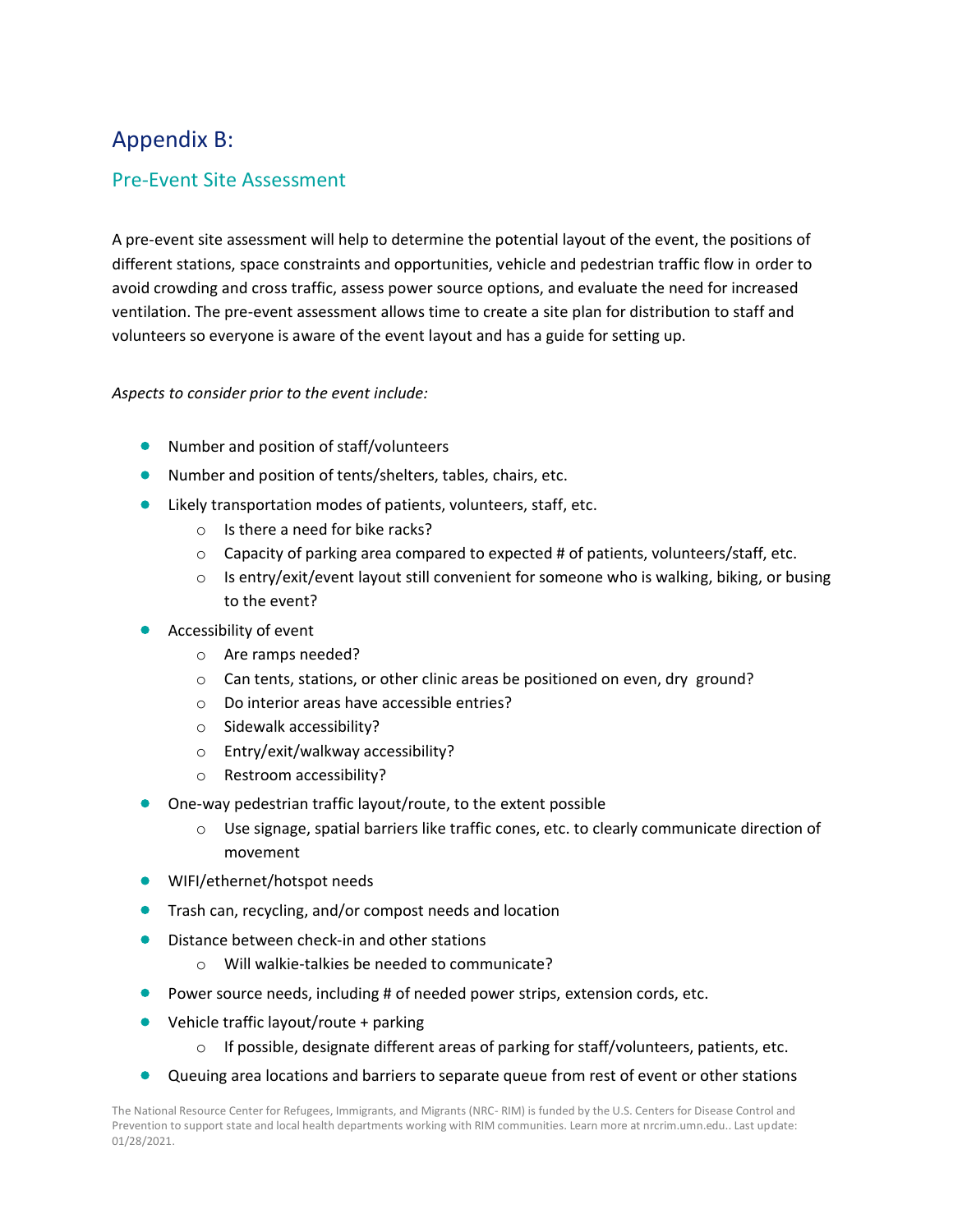- Locations for graphics or signage entry/exits, check-in/registration, stations, testing location, restroom, along pedestrian/vehicle traffic routes, at queues to designate 6' apart, etc.
- Physical/spatial barriers to separate different stations, demarcate edges of clinic area, and highlight clinic flow. Examples include:
	- o Traffic cones
	- o Barrier tape
	- o Bollards
	- o Building or landscaping edges
	- o Tables
- Portable restroom location, if applicable
- Ventilation needs if the event is inside
	- $\circ$  For large spaces, open windows and doors if possible so inside air is moving outside and vice versa. Fans can also be positioned at or near openings to pull inside air out.
	- o For smaller spaces, a portable HEPA purifier can help reduce the spread of aerosols carrying the coronavirus



## Diagram of Event Layout Guidelines: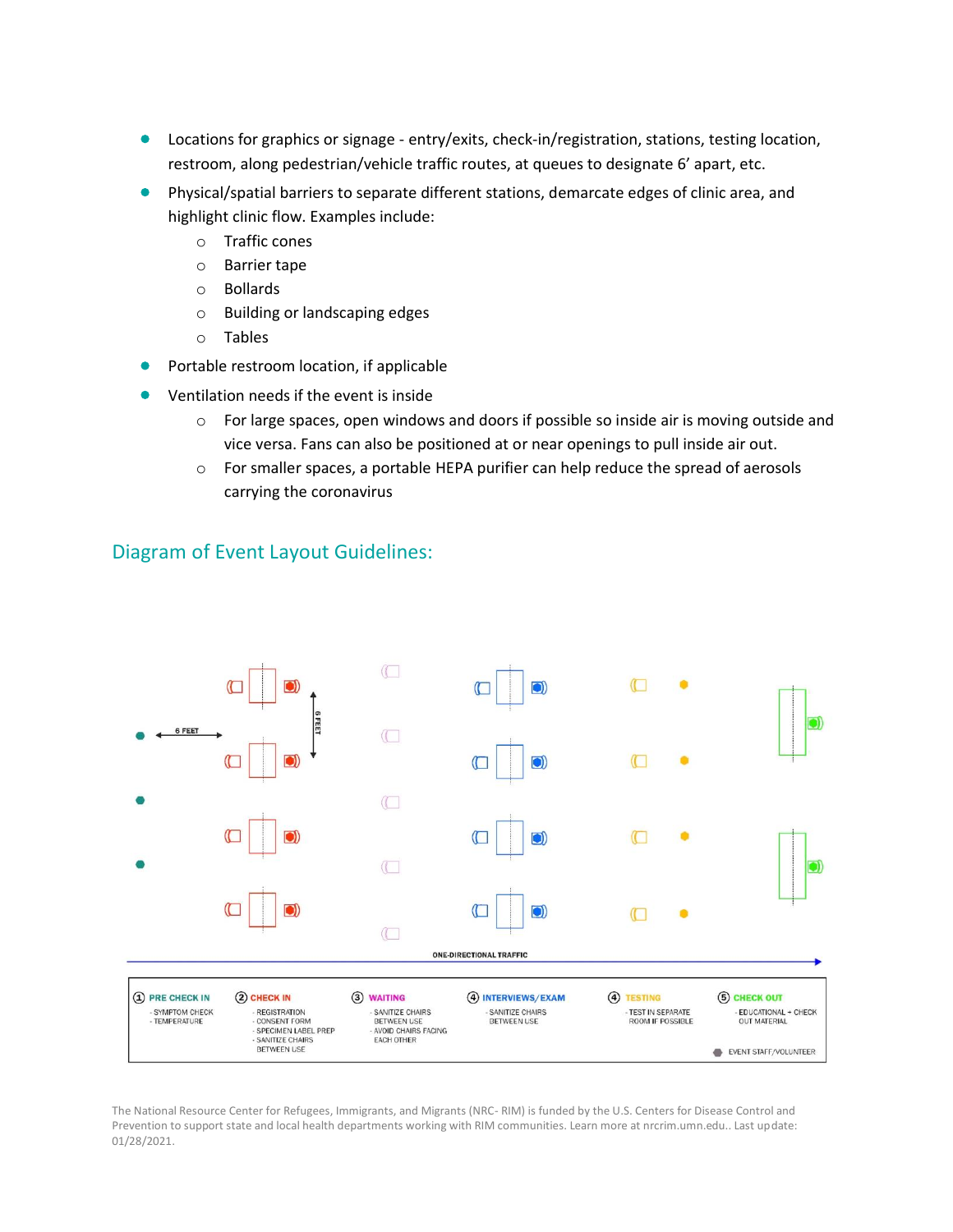# Appendix C:

# Mobile COVID-19 Testing Checklist

#### Items separated by category:

| Infrastructure                                                                                                                                                                                                          | <b>Traffic Flow</b>                                                                                                                                               | Safety                                                                                                                                    | Technology                                                                                                                                                                                                               | Lab Items                                                                                                                                                                                    |
|-------------------------------------------------------------------------------------------------------------------------------------------------------------------------------------------------------------------------|-------------------------------------------------------------------------------------------------------------------------------------------------------------------|-------------------------------------------------------------------------------------------------------------------------------------------|--------------------------------------------------------------------------------------------------------------------------------------------------------------------------------------------------------------------------|----------------------------------------------------------------------------------------------------------------------------------------------------------------------------------------------|
| • <b>Tents</b><br>•Heaters (if<br>indicated)<br>·Portable<br>Restroom(s)<br>. Foldable chairs<br>• Foldable tables<br>•Privacy screen<br>•Fans (if indoors)<br>•Measuring tape<br>•Duct tape<br>•Trash cans and<br>bags | •Guiding barriers<br>for pedestrian<br>traffic: stanchions,<br>traffic cones,<br>barrier tape, etc.<br>•Banners/signage:<br>available in<br>multiple<br>languages | . Touchless hand<br>sanitizer stations<br>•Extra masks<br>•First Aid Kit<br>. PPE for staff<br>•EPA-approved<br>disinfecting<br>materials | •Power source<br>• Power strips<br>• Extension cords<br>•Hotspot/wifi<br>source<br>•Laptops<br>•Tablets<br>• Printer<br>•Labels<br>•System for<br>managing tests<br>.Method for<br>notifying patients<br>of test results | ·Fridge<br>• Media transport<br>. Biohazard bags<br>. Coolers to place<br>smaller quantities<br>of media<br>.Biohazard<br>containers<br>. Red biohazard<br>bags<br>. Biohazard trash<br>cans |

#### Items separated by station:

| Check-In/COVID-19 Symptom Screening                                                                                                                |
|----------------------------------------------------------------------------------------------------------------------------------------------------|
|                                                                                                                                                    |
| *Symptom screening checklist                                                                                                                       |
| .Information sheet regarding flow of event                                                                                                         |
| •Patient numbers/labels/stickers, if necessary for queuing without digital system<br>*Sanitization: hand sanitizer, Oxivir wipes, extra face masks |
|                                                                                                                                                    |
| <b>Registration Station</b>                                                                                                                        |
| •Laptop/tablets for registration/pre-registration                                                                                                  |
| .Power source                                                                                                                                      |
| .Printer for sticker labels                                                                                                                        |
| •Sanitization: hand sanitizer, Oxivir wipes (or other EPA-approved sanitizating wipes)                                                             |
| <b>Physician Visit</b>                                                                                                                             |
| •Laptop/tablet                                                                                                                                     |
| *Power source                                                                                                                                      |
| •Pulse oximeter                                                                                                                                    |
| •Blood pressure cuff                                                                                                                               |
| •Stethoscope                                                                                                                                       |
| *Sanitization: hand sanitizer, Oxivir wipes                                                                                                        |
|                                                                                                                                                    |
| <b>Testing Station</b>                                                                                                                             |
| •Labels/printer                                                                                                                                    |
| *Power source                                                                                                                                      |
| •Testing supplies: CDC COVID-19 Testing Guide                                                                                                      |
| •Lab items: media, swabs, fridge, cooler, biohazard materials                                                                                      |
| .Sanitization: hand sanitizer, Oxivir wipes                                                                                                        |
| <b>Education Station</b>                                                                                                                           |
| •Printer                                                                                                                                           |
| *Educational materials in multiple languages: CDC COVID Post-Test Guide                                                                            |
| .Contact information for follow-up                                                                                                                 |
| •Community resource guide                                                                                                                          |
|                                                                                                                                                    |
| .Sanitization: hand sanitizer, Oxivir wipes                                                                                                        |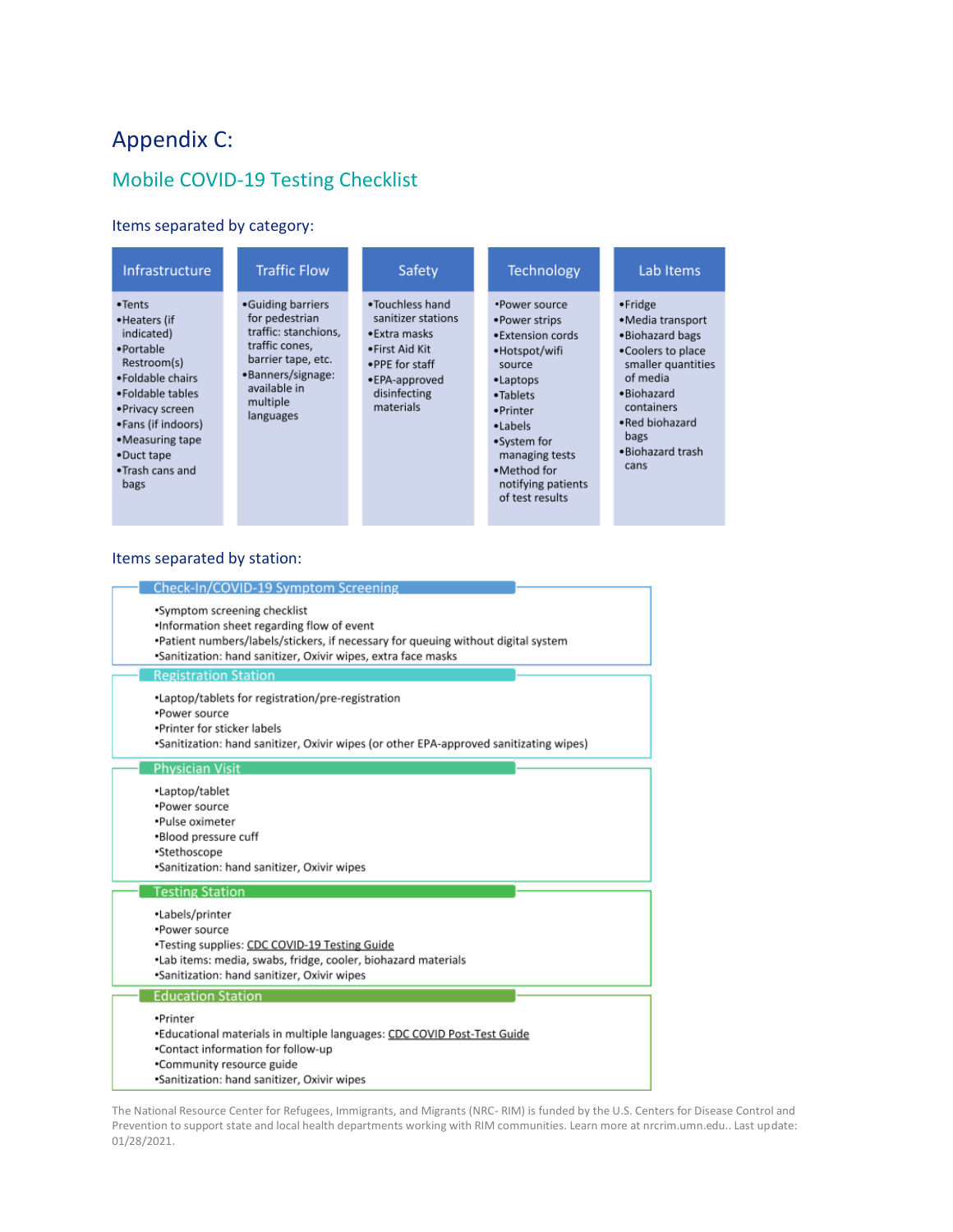# Appendix D:

## Safety Considerations: Mobile Testing Events

- 1. Physical space and set up
	- Conduct pre-event site visit **(Appendix B)** to assess space for physical distancing measures to be appropriately taken, including:
		- $\circ$  Identifying a location for Check in station either outside the facility or in a separate space if possible to screen participants for respiratory infection
		- $\circ$  Placement of screening stations at least 10' away from other stations, and are located in well ventilated areas
		- o Ensuring entry points to the facility can be limited and/or monitored
		- $\circ$  If mobile unit is used: Positioning of mobile unit to ensure access points are controlled
	- Create a one-way patient traffic flow layout, if possible
	- Designate donning and doffing areas within the physical space
	- Limit number of volunteers/staff needed and contact points, areas of staffing to consider include:
		- o COVID-19 Symptom Screening/Check-In
		- o Registration
		- o Physician visit (if needed)
		- o Testing station
		- o Testing collection and storage
		- o Education station
		- o Float staff to help direct pedestrian traffic
	- Ensure there is staff positioned outside the testing area to control who enters and exits, and maintain physical distancing standards and masking near and within the testing area
	- Post physical distancing signage using stanchions or other physical barriers, and COVID-19 information signage at each station and throughout
	- Use physical barriers to guide flow of pedestrian traffic if possible
	- **•** Provide hand sanitizer to participants upon check in, at each station, and before entering and leaving the mobile unit
	- Disinfect equipment and surfaces with Oxivir (or other EPA-approved wipes) after each participants interaction
		- o Ensure that materials meet EPA's criteria for use against SARS-CoV-2
	- If indoors, ensure proper ventilation with open doors and windows; fans may be placed near open doors or windows to promote air flow